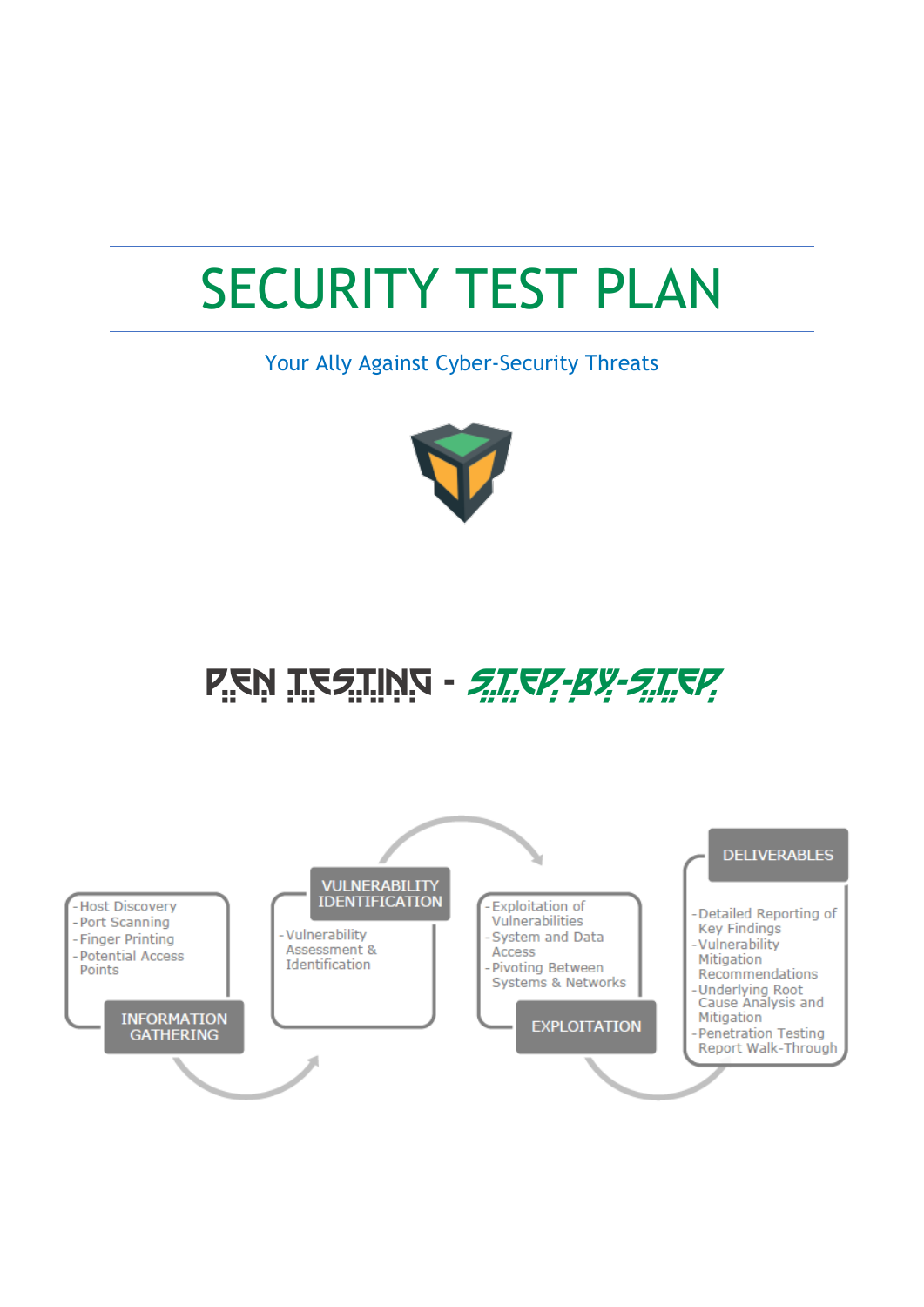# **Table of Contents**

| Penetration testing is going to be done in two ways: automatically and manually 3 |  |
|-----------------------------------------------------------------------------------|--|
|                                                                                   |  |
|                                                                                   |  |
|                                                                                   |  |
|                                                                                   |  |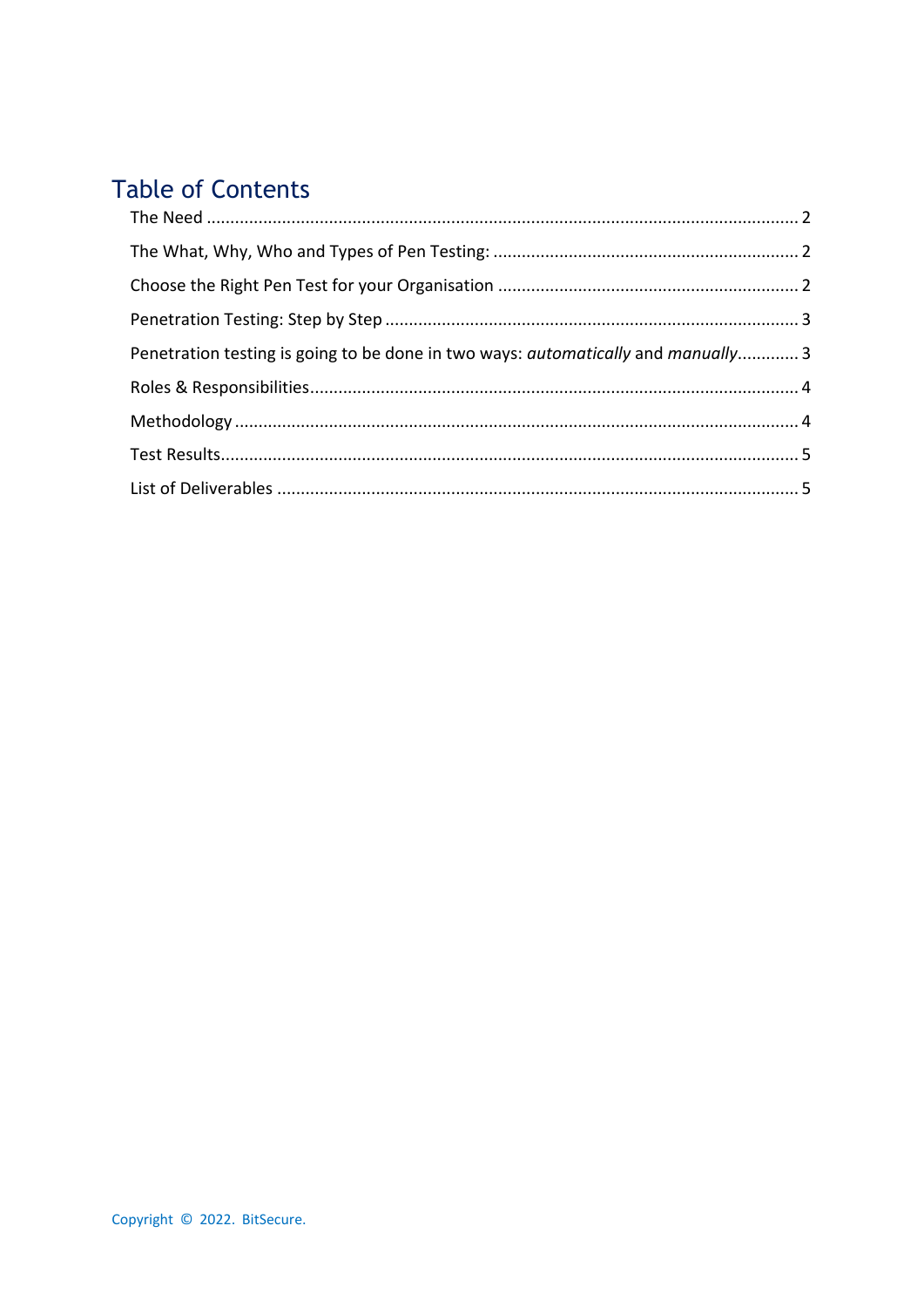#### **The Need**

With reports of breaches across Australia and around the world daily, it is important to be diligent about assessing your network, data and application security from the perspective of a malicious actor that is trying to compromise your systems and data.

**The What, Why, Who and Types of Pen Testing:** A penetration test is used to evaluate the security of an informational technology environment whether that be on-premise, cloud or hybrid, or testing applications, systems, networks or human controls.

The goals of penetration testing are to:

- I. Proactively identify vulnerabilities that leave the organisation exposed to malicious actions;
- II. Actively exploit vulnerable systems to prove that the identified vulnerability actually poses a risk to the organisation; and
- III. Prove access gained to systems via exploitation leads to the exposure of sensitive or personal data.

Outcomes of a successful penetration testing program include identification of vulnerabilities, crosschecking of the effectiveness of existing security controls to protect against identified exposure, compliance regulation and the ability to prioritise risks, and manage mitigation and remediation of those risks.

#### **Choose the Right Pen Test for your Organisation**

There are a variety of tests within the penetration testing suite. Most of these can vary in scale and scope greatly and use a large variety of tools, techniques and applicable skillsets.

#### *Types of Penetration Tests*

**External Infrastructure Penetration Test** The penetration tester will identify vulnerabilities in the external network and Internet exposed systems to try and gain control or "own" a system using a series of tools that breach Internet exposed systems and data or the perimeter of the network.

**Internal Infrastructure Penetration Test** This type of test takes place behind your firewall and simulates an environment where a malicious actor is already within your network. This type of test starts with the tester given the mandate to compromise systems and credentials. They then attempt to gain unauthorised access to systems, devices and data, then escalate privileges to access higher levels of confidential information.

**Web Application Penetration Test** This type of test simulates an attack on your company's website or published web applications.

Testing is performed against web applications such as customer/user portals, support portals and employee intranets. Testing is generally performed authenticated and unauthenticated, to simulate both attacks where a malicious actor has no prior access and also where credentials have already been compromised by other means. Web application penetration testing requires a significant amount of manual effort.

**Mobile Application Penetration Test** This type of test finds vulnerabilities in this everevolving remote technology. The goal is to review the mobile application, infrastructure and Application Programming Interfaces (APIs) to investigate insecure development practices, authentication and access controls, settings and configuration, storage and the APIs the mobile application uses to communicate with backend services and data stores.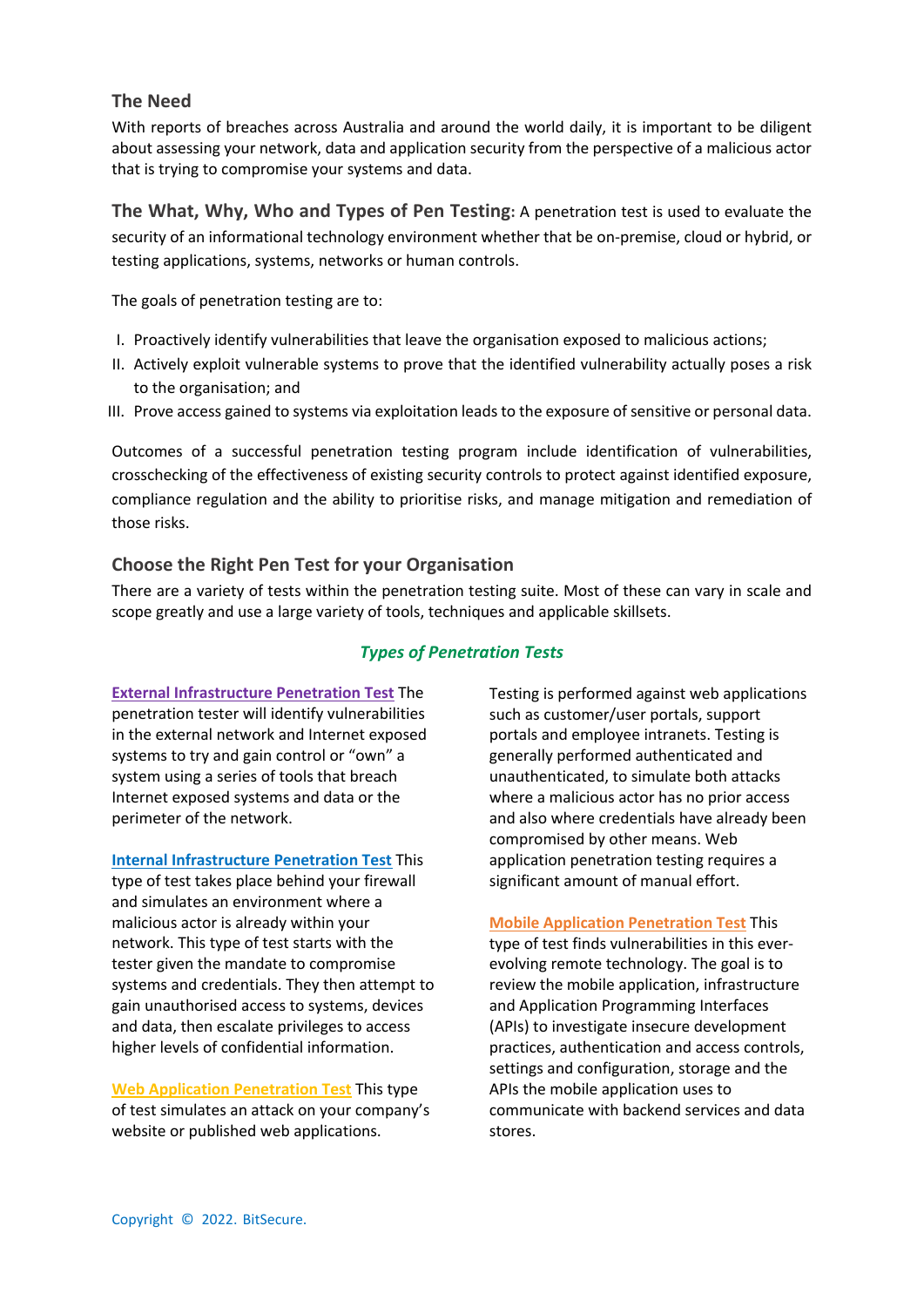#### *Scope and Research:*

Understanding the environment, scope and determining an effective methodology is critical to effective penetration testing. With a large amount of options, plus the blend of automated versus manual testing, creates a need for a defined testing structure and a clear picture of the environment boundaries, gained through extensive research.

*Testing Objectives:* The objective of security testing of the product is to:

- define security goals through understanding security requirements of the applications;
- identify the security threats;
- validate that the security controls operate as expected;
- eliminate the impact of security issues on the safety and integrity of the product;
- guarantee that the product will function correctly under malicious attacks;

#### *Reporting and Mitigation:*

Finally, when a testing phase is completed there is a required need for reporting and mitigation strategies. Interpreting complex vulnerability and exploit data and its potential impact on the business being tested, requires analysis and commercial translation, as well as effective mitigation strategies to address the identified vulnerabilities but also understanding root cause mitigation to reduce vulnerabilities in future.

#### **Penetration Testing: Step by Step**

BitSecure's Pen-Tester will commence a penetration testing engagement with limited knowledge about the target. Using automated tools and scripts, along with manual testing techniques, the security team will identify targets and areas of potential vulnerability which may lead to exploitation, and the impact this may have on the target application, systems or infrastructure. Based on this information, a structured test plan is used to execute the penetration test. The output of this exercise is a detailed report, and this is presented to the client.



**Penetration testing is going to be done in two ways:** *automatically* **and** *manually***.** Penetration testing is done manually using the procedures developed for a particular application and type of threat

*OR*

automatically using:

```
a. web application vulnerability scanners, binary analysis tools,
```
b. proxy tools.

```
Copyright © 2022. BitSecure.
```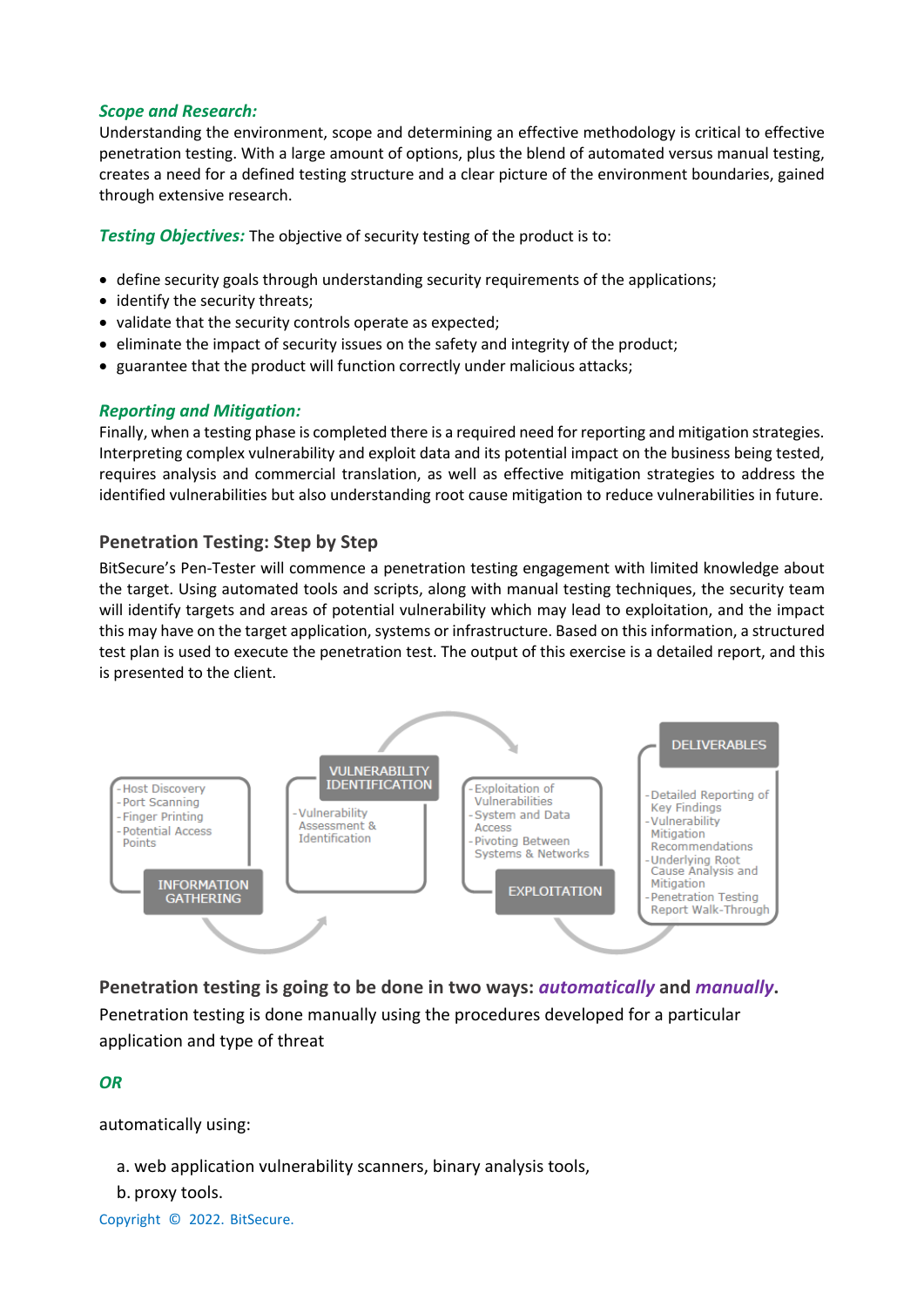The main attacks performed during penetration testing are listed below:

- Cross site scripting;
- SQL injection;
- Server misconfiguration;
- Form manipulation;
- Cookies poisoning;
- Platforms vulnerabilities;
- Weak session management;
- Buffer overflows;
- Command injection.

### **Roles & Responsibilities**

The team members will be performing the following roles:

| <b>Role</b>                                                                        | <b>Responsibilities</b>                                                                                                                                                                                                                                                                                                                                                  | <b>Contact information</b> |
|------------------------------------------------------------------------------------|--------------------------------------------------------------------------------------------------------------------------------------------------------------------------------------------------------------------------------------------------------------------------------------------------------------------------------------------------------------------------|----------------------------|
| $\checkmark$ Team Lead<br>$\checkmark$ Team Designer<br>$\checkmark$ Test Engineer | • Test process setting up and adjusting<br>• Security test plan creation<br>• Test strategy authoring<br>• Test activities tracking<br>• Giving conclusion about the quality<br>• Security models creation<br>• Test cases and test suites creation and<br>updating<br>• Running test cases<br>• Defects authoring<br>• Test results analysis<br>• Test reports creation | info@bitsecure.com.au      |

# **Methodology**

*Dependencies (dependency testing):* The dependency type of testing supposes that the 3-rd part modules (or libraries, code, etc.) are tested. During this procedure a test engineer verifies whether:

- An application has vulnerabilities of (3-rd part) components it uses;
- Modules that provide security services fail;
- There are security vulnerabilities in the file system;
- There are security vulnerabilities in the registry.

*Client-side testing:* During this type of testing a test engineer works with the user interface exclusively. He/she tries to enter incorrect input sequences, like:

- Escape characters;
- Long strings;
- Parts of some code in a programming language;
- Incorrect input values;
- Testing for error handling;